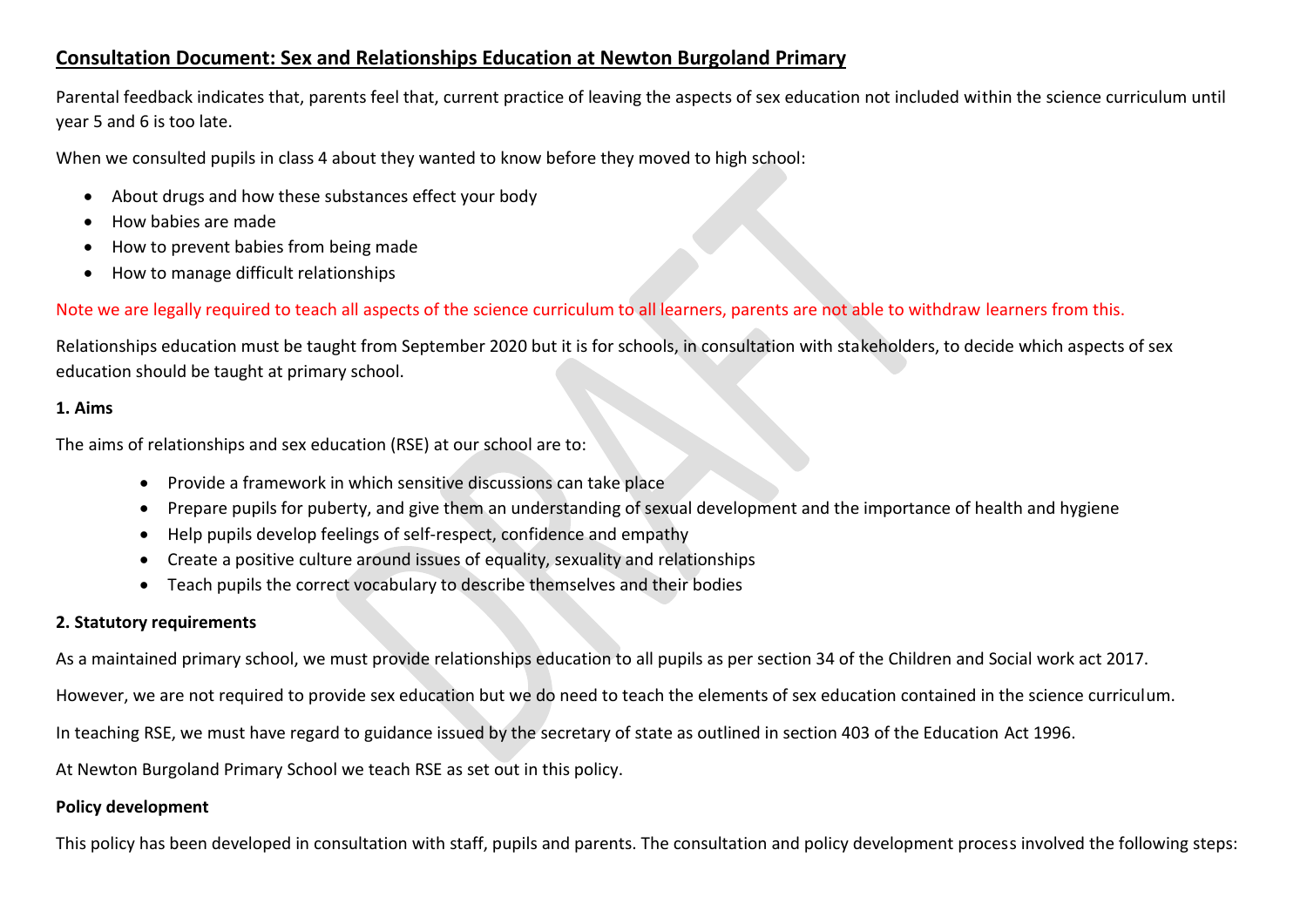- Review a member of staff or working group pulled together all relevant information including relevant national and local guidance
- Staff consultation all school staff were given the opportunity to look at the policy and teaching plan and make recommendations
- Parent/stakeholder consultation parents and any interested parties were invited to attend a meeting about the policy
- Pupil consultation we investigated what exactly pupils want from their RSE
- Ratification once amendments were made, the policy was shared with governors and ratified

#### **Definition**

- RSE is about the emotional, social and cultural development of pupils, and involves learning about relationships, growing up, choices, healthy lifestyles, diversity and personal identity.
- RSE involves a combination of sharing information, and exploring issues and values.
- **RSE is not about the promotion of sexual activity.**

# **5. Curriculum**

Our curriculum is set out as per Appendix 1 but we may need to adapt it as and when necessary.

We have developed the curriculum in consultation with parents, pupils and staff, taking into account the age, needs and feelings of pupils. If pupils ask questions outside the scope of this policy, teachers will respond in an appropriate manner so they are fully informed and don't seek answers online.

Primary sex education will focus on:

Preparing boys and girls for the changes that adolescence brings

For more information about our curriculum, see our curriculum map in Appendix 1.

# **6. Delivery of RSE**

RSE is taught within the personal, social, health and economic (PSHE) education curriculum. Biological aspects of RSE are taught within the science curriculum, and other aspects are included in religious education (RE).

Relationships education focuses on teaching the fundamental building blocks and characteristics of positive relationships including:

- Families and people who care for me
- Caring friendships
- Respectful relationships
- Online relationships
- Being safe

For more information about our RSE curriculum, see Appendix 2.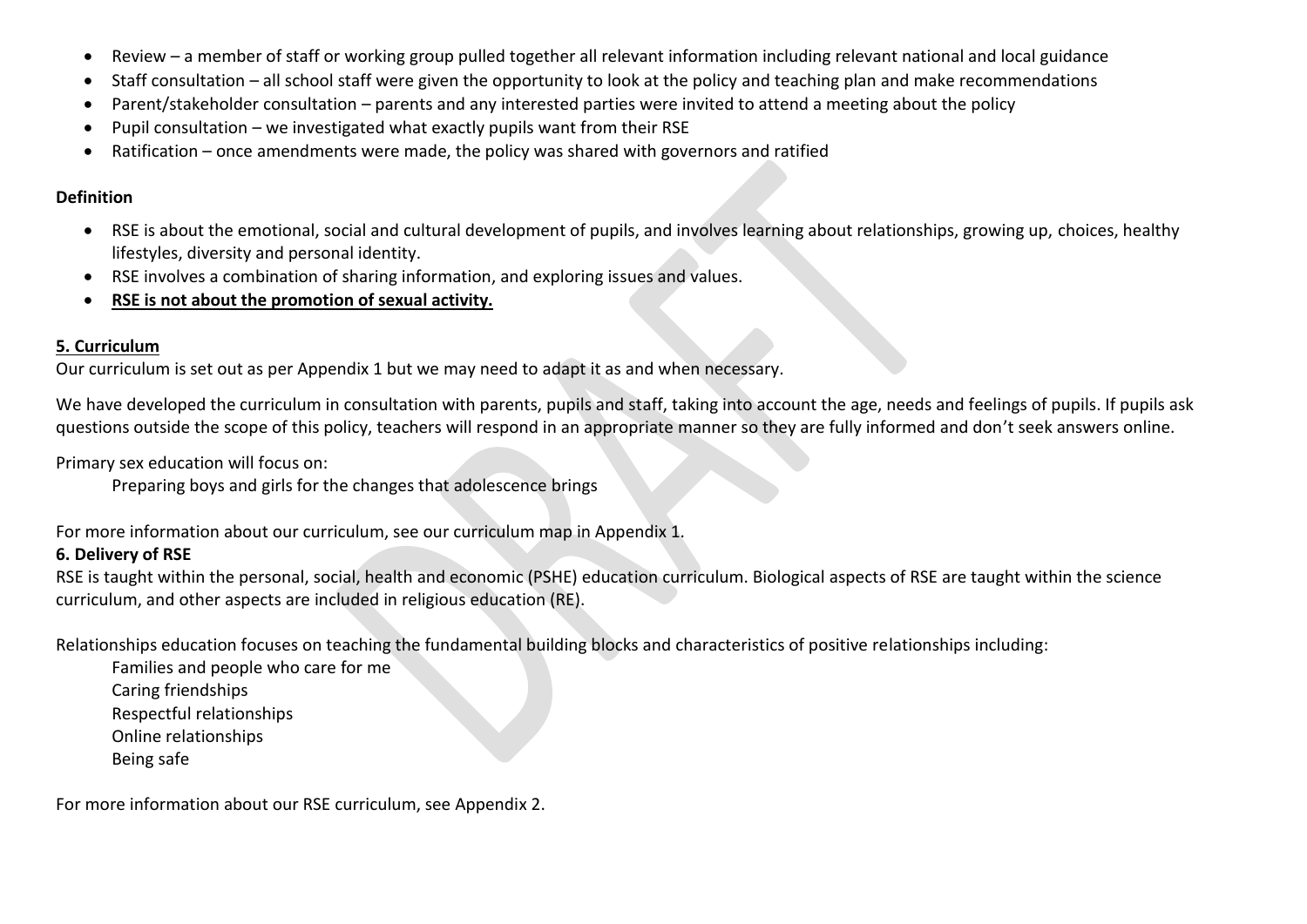These areas of learning are taught within the context of family life. We take care to ensure that there is no stigmatisation of children based on their home circumstances (families can include single parent families, LGBT parents, families headed by grandparents, adoptive parents, foster parents/carers amongst other structures). We also, reflect sensitively that some children may have a different structure of support around them (for example: looked after children or young carers).

#### **7. Roles and responsibilities**

The governing board will approve the RSE policy, and hold the head teacher to account for its implementation.

The headteacher is responsible for ensuring that RSE is taught consistently across the school, and for managing requests to withdraw pupils from [nonstatutory/non-science] components of RSE- see below

All teaching staff are responsible for:

- o Delivering RSE in a sensitive way
- o Modelling positive attitudes to RSE
- o Monitoring progress
- o Responding to the needs of individual pupils
- o Responding appropriately to pupils whose parents wish them to be withdrawn from the [non-statutory/non-science] components of RSE

Members of staff do not have the right to opt out of teaching RSE. Staff who have concerns about teaching RSE are encouraged to discuss this with the head teacher.

Pupils are expected to engage fully in RSE and, when discussing issues related to RSE, treat others with respect and sensitivity.

### **8. Parents' right to withdraw**

Parents do not have the right to withdraw their children from relationships education.

Adapt this section if your school does not provide any sex education that is in addition to that covered in the science curriculum.

Parents have the right to withdraw their children from the [non-statutory/non-science] components of sex education within RSE.

Requests for withdrawal should be put in writing using the form found in Appendix 3 of this policy and addressed to the headteacher.

Alternative work will be given to pupils who are withdrawn from sex education.

### **9. Training**

Staff are trained on the delivery of RSE. The headteacher may also invite visitors from outside the school, such as school nurses or sexual health professionals, to provide support and training to staff teaching RSE. The school works with health schools Leicestershire to access relevant training.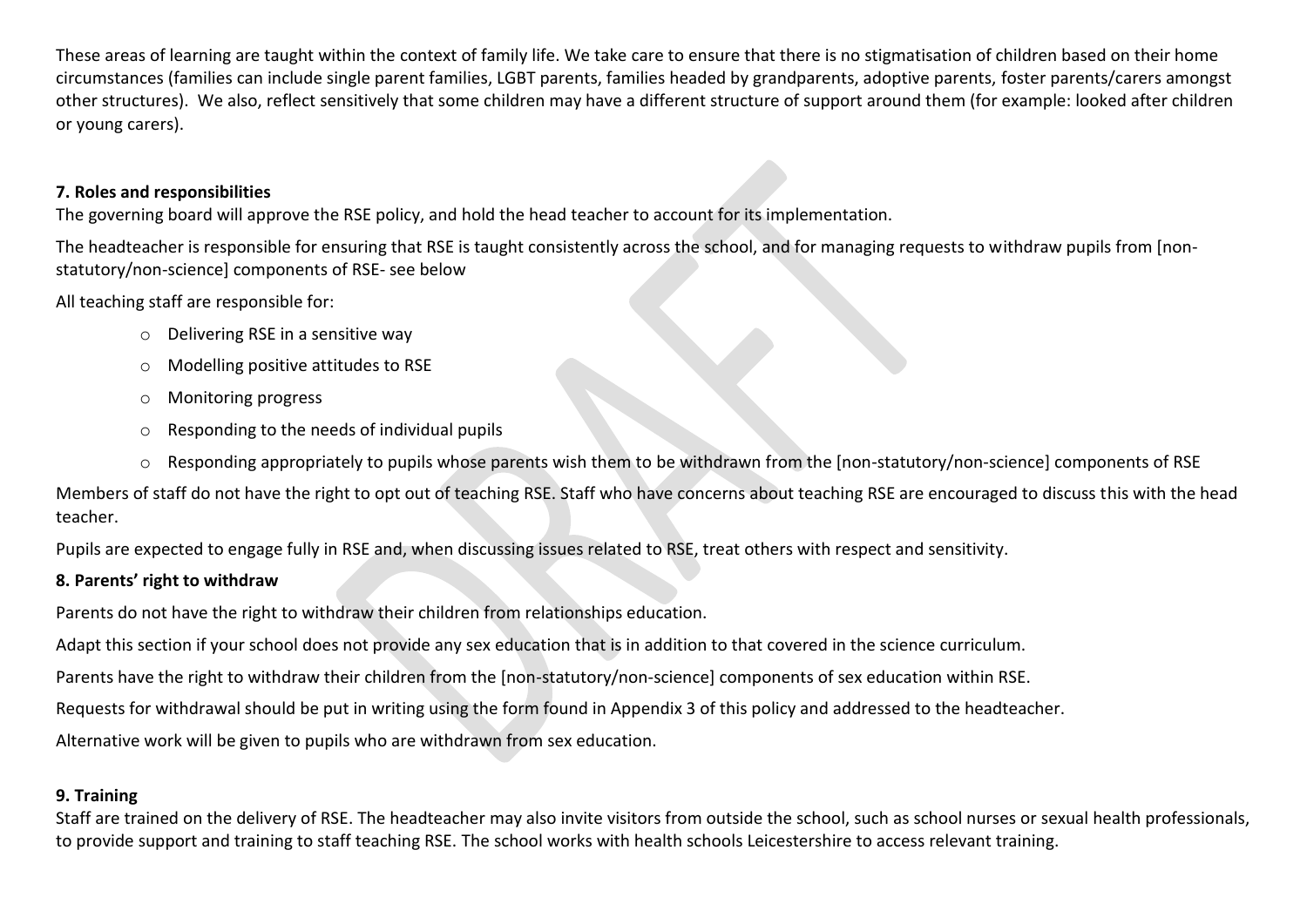### **10. Monitoring arrangements**

The delivery of RSE is monitored by the head teacher.

Pupils' development in RSE is monitored by class teachers as part of our internal assessment systems.

This policy will be reviewed by the headteacher and staff team within the rolling programme of policy review. At every review, the policy will be approved by the governing board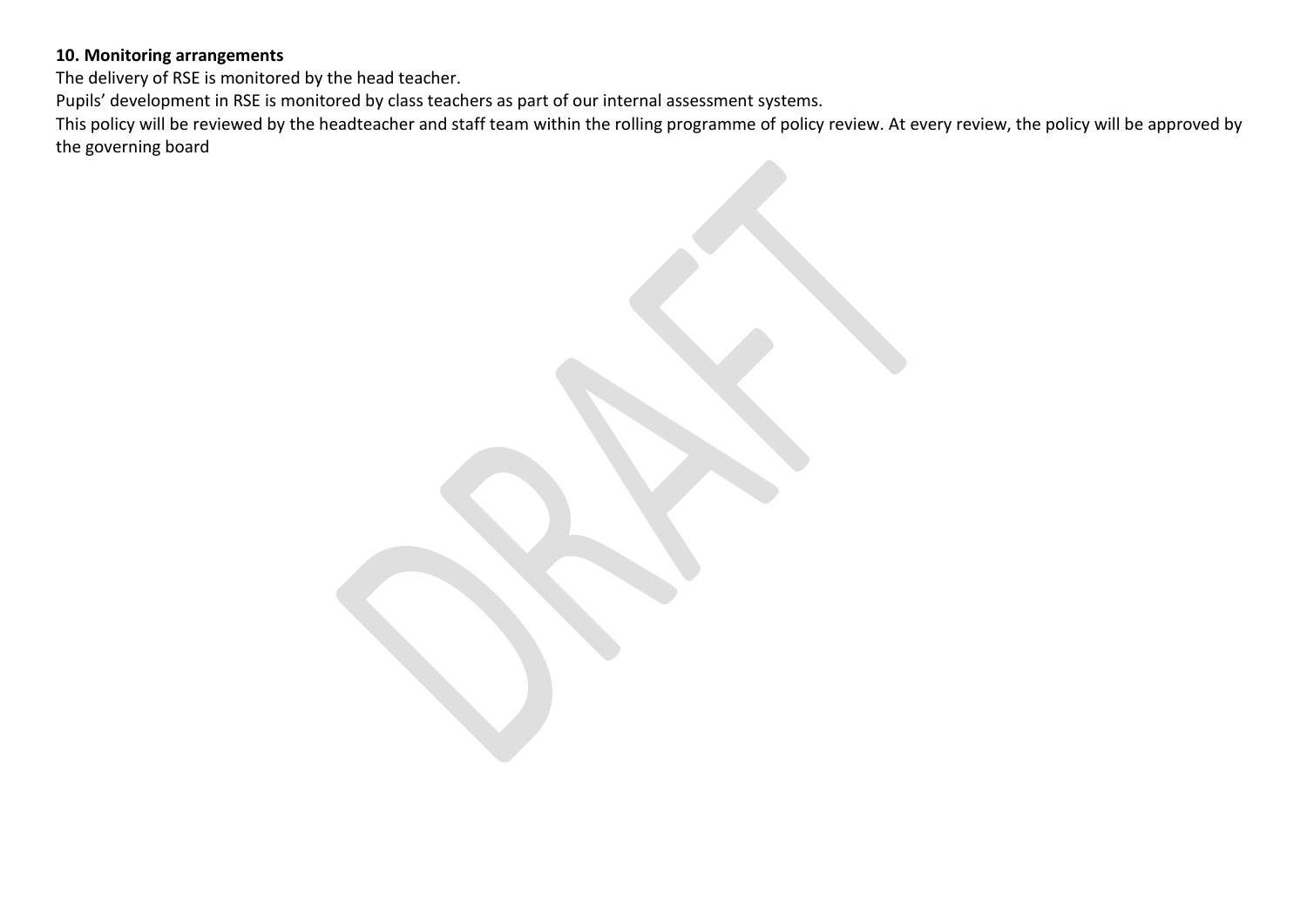# **Appendix 1 Parent form: withdrawal from Sex Education within RSE**

| TO BE COMPLETED BY PARENTS                                  |                                                                                  |              |  |  |  |  |
|-------------------------------------------------------------|----------------------------------------------------------------------------------|--------------|--|--|--|--|
| Name of child                                               |                                                                                  | <b>Class</b> |  |  |  |  |
| Name of parent                                              |                                                                                  | Date         |  |  |  |  |
|                                                             | Reason for withdrawing from sex education within relationships and sex education |              |  |  |  |  |
|                                                             |                                                                                  |              |  |  |  |  |
| Any other information you would like the school to consider |                                                                                  |              |  |  |  |  |
|                                                             |                                                                                  |              |  |  |  |  |
| Parent signature                                            |                                                                                  |              |  |  |  |  |

# TO BE COMPLETED BY THE SCHOOL

| Agreed actions<br>from<br>discussion with<br>parents |  |
|------------------------------------------------------|--|
|                                                      |  |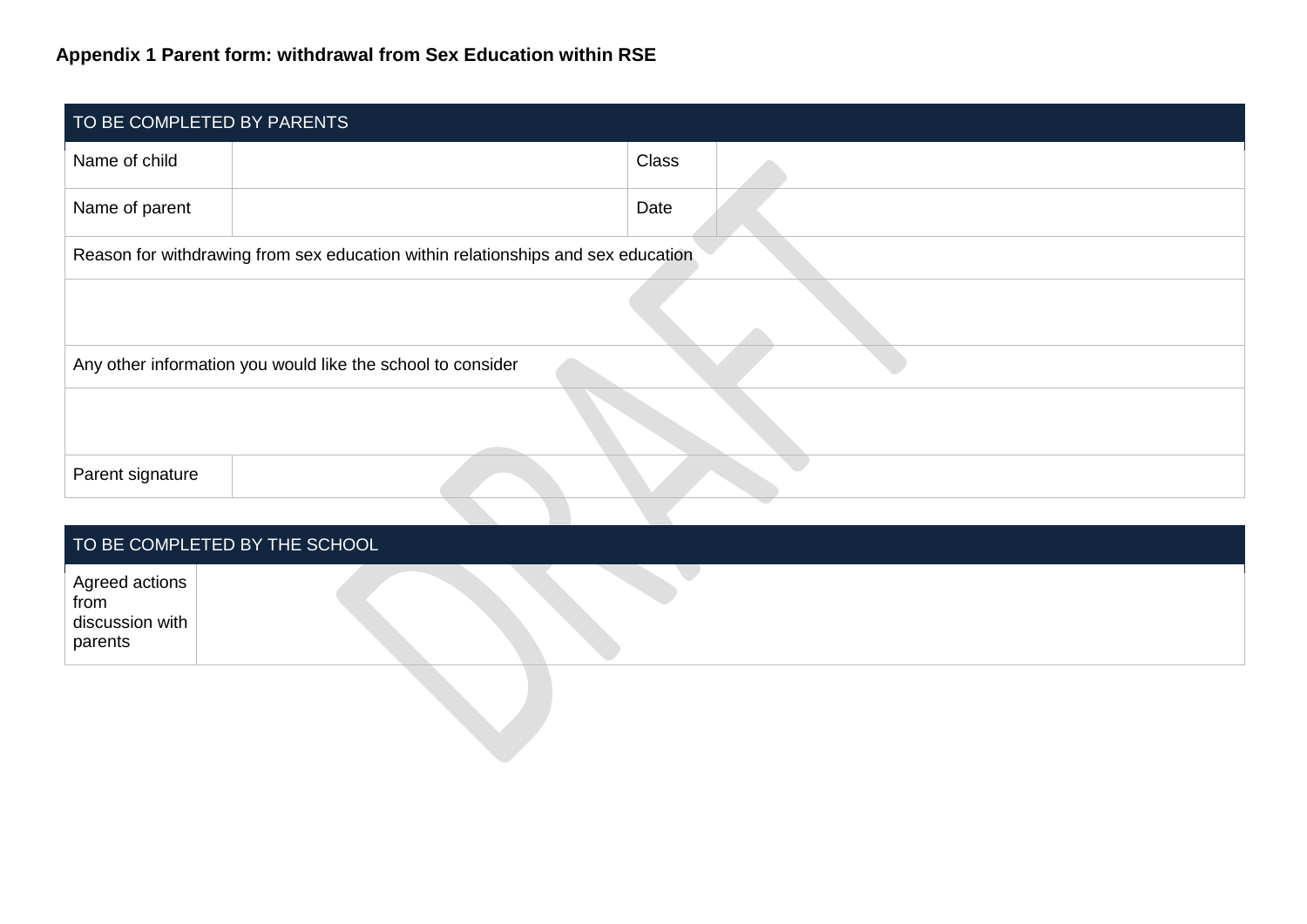#### **Appendix 2 RSE expectations: By the end of primary school, learners should know:**

#### **Families and people who care for me**

- $\circ$  That families are important for children growing up because they can give love, security and stability
- o The characteristics of healthy family life, commitment to each other, including in times of difficulty, protection and care for children and other family members, the importance of spending time together and sharing each other's lives
- o That others' families, either in school or in the wider world, sometimes look different to their family, but that they should respect those differences and know that other children's families are also characterized by love and care
- o That stable, caring relationships, which may be of different types, are at the heart of happy families, and are important for children's security as they grow up
- $\circ$  That marriage represents a formal and legally recognized commitment of two people to each other which is intended to be lifelong
- $\circ$  How to recognise if family relationships are making them feel unhappy or unsafe, and how to seek help or advice from others if needed

#### **Caring friendships**

- o How important friendships are in making us feel happy and secure, and how people choose and make friends
- o The characteristics of friendships, including mutual respect, honesty, trustworthiness, loyalty, kindness, generosity, sharing interests and experiences and support with problems and difficulties
- o That healthy friendships are positive and welcoming towards others, and do not make others feel lonely or excluded
- o That most friendships have ups and downs, and that these can often be worked through so that the friendship is repaired or even strengthened, and that resorting to violence is never right
- $\circ$  How to recognise who to trust and who not to trust, how to judge when a friendship is making them feel unhappy or uncomfortable, managing conflict, how to managing these situations and how to seek help or advice from others if needed

#### **Respectful relationships**

- o The importance of respecting others, even when they're very different from them (for example, physically, in character, personality or backgrounds), or make different choices or have different preferences or beliefs
- o Practical steps they can take in a range of different contexts to improve or support respectful relationships
- o The conventions of courtesy and manners
- The importance of self-respect and how this links to their own happiness
- $\circ$  That in school and in the wider world they can expect to be treated with respect by others, and that in turn they should show respect to others, including those in positions of authority
- o About different types of bullying (including cyberbullying), the impact of bullying, responsibilities of bystanders (primarily reporting bullying to an adult) and how to get help
- $\circ$  What a stereotype is, and how stereotypes can be unfair, negative or destructive
- $\circ$  The importance of permission-seeking and giving in relationships with friends, peers and adults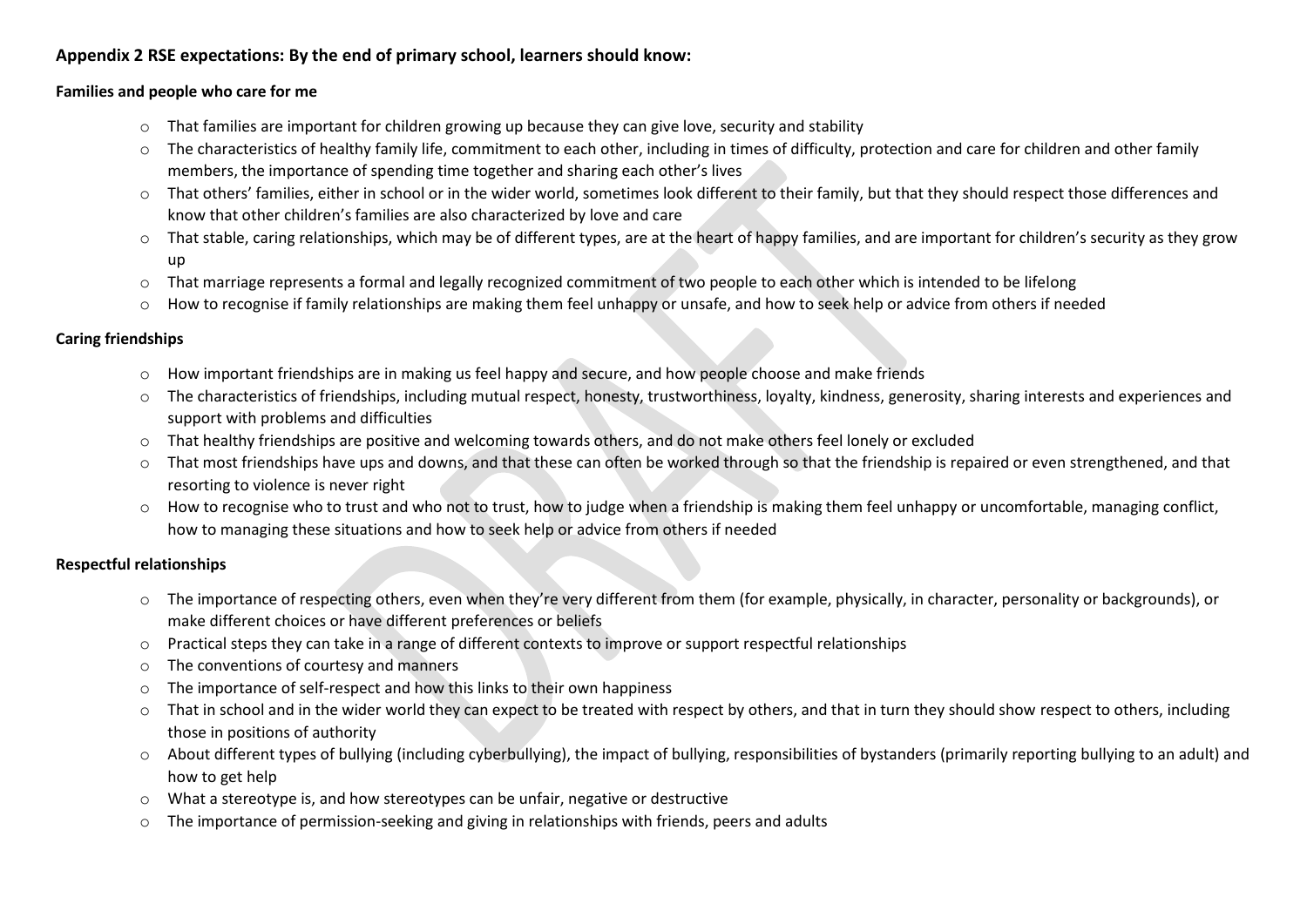#### **Online relationships**

- $\circ$  That people sometimes behave differently online, including by pretending to be someone they're not
- That the same principles apply to online relationships as face-to-face relationships, including the importance of respect for other online (even when we're anonymous)
- o The rules and principles for keeping safe online, how to recognise risks, harmful content and contact, and how to report them
- o How to critically consider their online friendships and sources of information, including awareness of the risks associated with people they've never met
- o How information and data is shared and used online

#### **Being safe**

- $\circ$  What sorts of boundaries are appropriate in friendships with peers and others (including in a digital context)
- About the concept of privacy and the implications of it for both children and adults (including that it's not always right to keep secrets if they relate to being safe)
- o That each person's body belongs to them, and the differences between appropriate and inappropriate/unsafe physical and other contact
- o How to respond safely and appropriately to adults they may encounter (in all contexts, including online) who they don't know
- o How to recognise and report feelings of being unsafe or feeling bad about any adult
- o How to ask for advice or help for themselves or others, and to keep trying until they're heard
- $\circ$  How to report concerns or abuse, and the vocabulary and confidence needed to do so
- o Where to get advice (e.g. family, school, other sources)
- o How to name and manage feelings appropriately
- o How to manage changes which occur when growing up.

#### **Equalities Education**

A range of stories and resources are used to help pupils understand that we are all different and that difference is important and worth celebrating. Pupils will learn about protected characteristics in an age appropriate way as part of their work on respecting difference and relationships different to their own.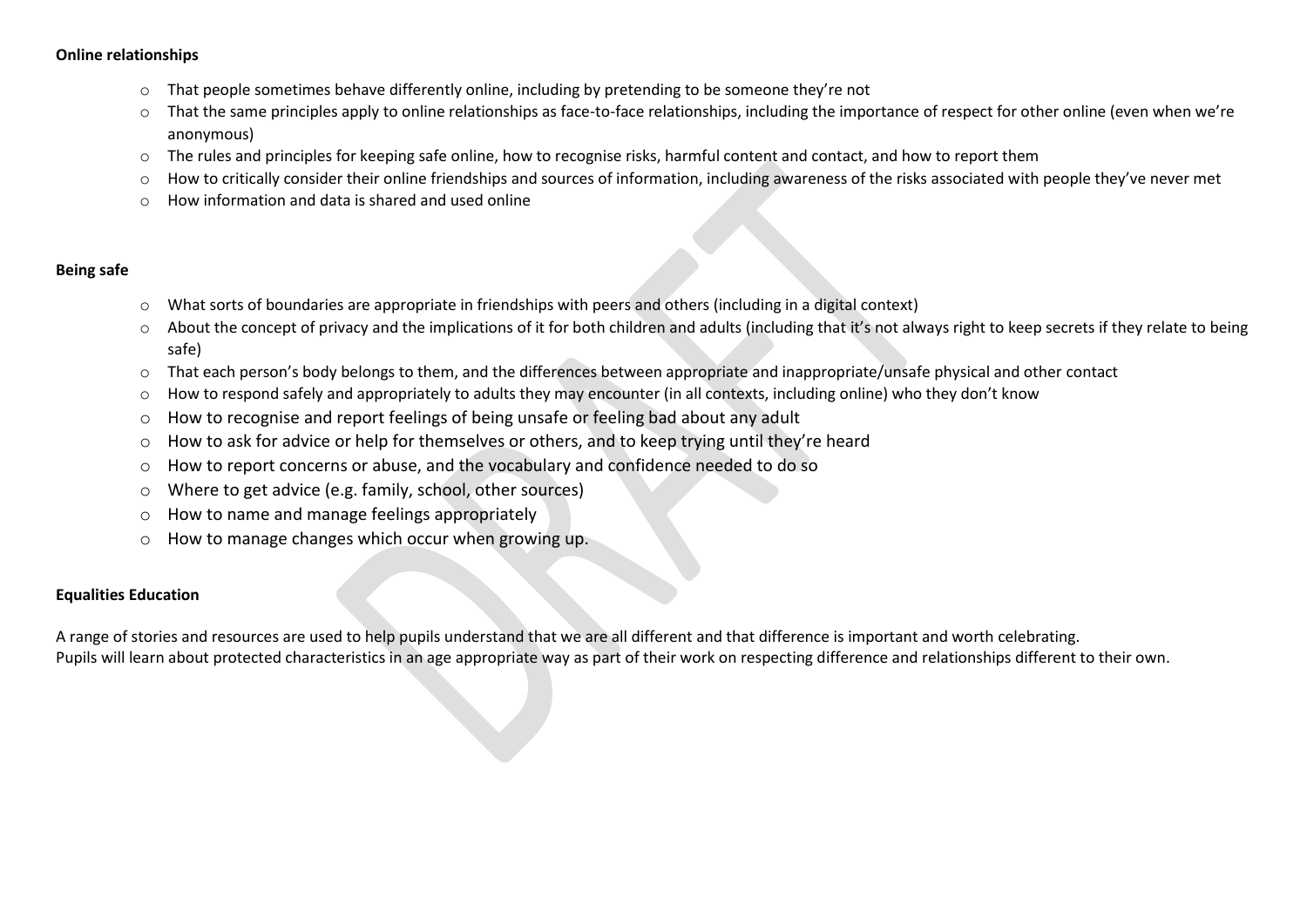Proposed changes for 2020 and beyond. Wording in bold italic is used to show where we are phasing the introduction of sex education across 2 years.

| 2020-2022                                                                                                                                                                                                                                                                                                                                                                                                                                                                                                                                                                                                                                                                                                                                                                                                                                     | 2022 onwards                                                                                                                                                                                                                                                                                                                                                                                                                                                                                                                                                                                                                                                                    | DFE/ Ofsted Guidance/ notes                                                                                                                                                                                                                                                                                                                                                                                                                                                                                                                                                                                                                                                                                                                                                                                                                                                                                                                                                                                                                                                                                              |
|-----------------------------------------------------------------------------------------------------------------------------------------------------------------------------------------------------------------------------------------------------------------------------------------------------------------------------------------------------------------------------------------------------------------------------------------------------------------------------------------------------------------------------------------------------------------------------------------------------------------------------------------------------------------------------------------------------------------------------------------------------------------------------------------------------------------------------------------------|---------------------------------------------------------------------------------------------------------------------------------------------------------------------------------------------------------------------------------------------------------------------------------------------------------------------------------------------------------------------------------------------------------------------------------------------------------------------------------------------------------------------------------------------------------------------------------------------------------------------------------------------------------------------------------|--------------------------------------------------------------------------------------------------------------------------------------------------------------------------------------------------------------------------------------------------------------------------------------------------------------------------------------------------------------------------------------------------------------------------------------------------------------------------------------------------------------------------------------------------------------------------------------------------------------------------------------------------------------------------------------------------------------------------------------------------------------------------------------------------------------------------------------------------------------------------------------------------------------------------------------------------------------------------------------------------------------------------------------------------------------------------------------------------------------------------|
| My body and Growing Up                                                                                                                                                                                                                                                                                                                                                                                                                                                                                                                                                                                                                                                                                                                                                                                                                        | My body and Growing Up                                                                                                                                                                                                                                                                                                                                                                                                                                                                                                                                                                                                                                                          | During these activities children may volunteer names                                                                                                                                                                                                                                                                                                                                                                                                                                                                                                                                                                                                                                                                                                                                                                                                                                                                                                                                                                                                                                                                     |
| This unit is designed to support children in<br>learning how to value and appreciate their<br>own and other people's bodies. Children will<br>learn to recognise and name external parts of<br>the body-children will use doctor words for<br>external non-sexual parts of the body and<br>where a child refers to an externa sexual body<br>part using a 'family name' the correct term<br>will be echoed back to them but they will not<br>be corrected.<br>They will learn to recognise and appreciate<br>similarities and differences between bodies,<br>including those between girls and boys. The<br>children will learn to appreciate the variety of<br>things that they can do with their bodies, how<br>they have changed physically since they were<br>very young and how they will continue to grow<br>and change all their lives | This unit is designed to support children<br>in learning how to value and appreciate<br>their own and other people's bodies.<br>Children will learn to recognise and<br>name external parts of the body<br>including using scientific names for the<br>external sexual parts of the body. They<br>will learn to recognise and appreciate<br>similarities and differences between<br>bodies, including those between girls<br>and boys. The children will learn to<br>appreciate the variety of things that they<br>can do with their bodies, how they have<br>changed physically since they were very<br>young and how they will continue to<br>grow and change all their lives | for the sexual parts of the body. Many children of this<br>age will have learned colloquial or family names for body<br>parts such as 'willie' or 'minnie'. Current SRE guidance<br>recommends that teachers accept colloquial or family<br>terms as well as introducing correct anatomical names. It<br>is recommended that anatomical words such as 'penis',<br>'testicles/testes', 'vagina/vulva' are introduced to<br>children as early as possible. The Ofsted 2002 SRE review<br>report recommends that 'pupils know and understand<br>the names of the main external parts of the body,<br>including agreed names for sexual parts and that<br>children should be able to do this by the end of Key Stage<br>1'.<br>Introducing correct anatomical words early on ensures<br>that all children share a common language for making<br>themselves understood during classroom activities and<br>in situations involving personal safety.<br>'Early and accurate naming of body parts is vital. If<br>children have not been equipped with the words for the<br>parts of their bodies and have picked up the message |